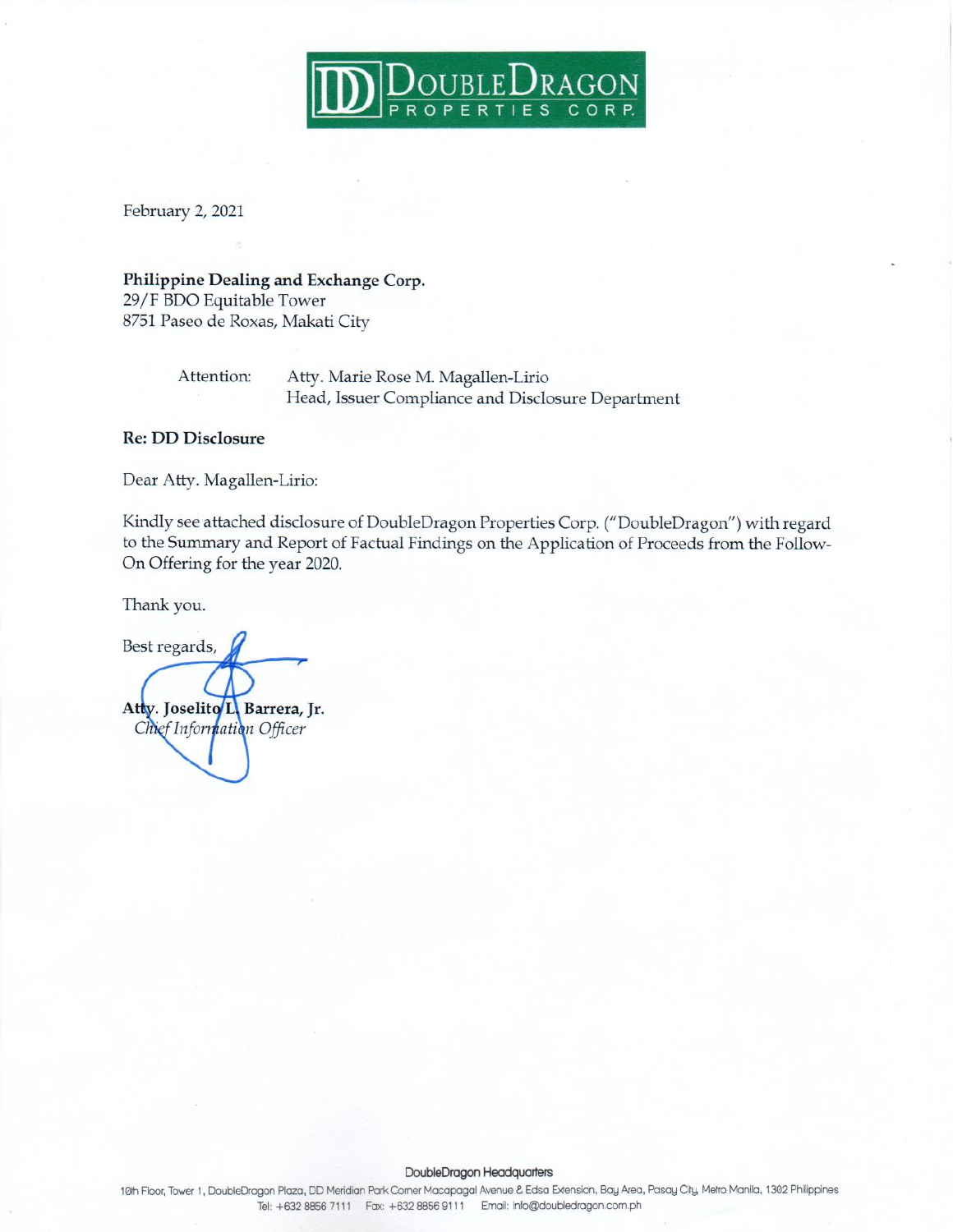

15 January 2021

## Philipine Stock Exchange, Inc.

6th Floor, PSE Tower, 5th Avenue corner 28th Street, Bonifacio Global City, Taguig City Attention: Ms. Janet A. Encarnacion Head, Disclosure Department

## Philippine Dealing & Exchange Corp.

37th Floor, Tower 1, The Enterprise Center, 6766 Ayala Ave cor. Paseo de Roxas, Makati City Attention: Atty. Marie Rose M. Magallen-Lirio Head, Issuer Compliance and Disclosures Department

## Securities and Exchange Commission

Secretariat Building, PICC Complex, Roxas Boulevard, Pasay City Attention: Hon. Vicente Graciano P. Felizmenio, Jr. Director, Markets and Securities Regulation Department

#### Subject: Summary of the Application of Proceeds from the Follow On Offering

Ladies and Gentlemen,

In line with the Follow On Offering (FOO) of DoubleDragon Properties Corp. (DD) on July 13, 2018, we submit herewith our report on the application of the actual net proceeds coming from DD Follow On Offering amounting to FOUR BILLION ONE HUNDRED NINETY SIX MILLION TWO HUNDRED SEVEN THOUSAND NINE HUNDRED EIGHTY TWO PESOS AND EIGHTEEN CENTAVOS  $(P4, 196, 207, 982.18)$ .

For the year 2020, the application of the net proceeds is broken down as follows:

| (in Millions)                      | <b>Planned Allocation</b><br>of Net Proceeds | <b>Actual Disbursements</b> |                          |       |      |                                 |                          |                      | <b>Actual Remaining</b> |
|------------------------------------|----------------------------------------------|-----------------------------|--------------------------|-------|------|---------------------------------|--------------------------|----------------------|-------------------------|
|                                    |                                              | As of<br>31 DEC 2019        |                          |       |      | Q1 2020 Q2 2020 Q3 2020 Q4 2020 | Total for<br>2020        | As of<br>31 DEC 2020 | as of<br>31 DEC 2020    |
| CentralHub Industrial Centers Inc. | 1,925.7                                      | 739.2                       | 29.8                     | 79.1  | 51.3 | 42.0                            | 202.2                    | 941.4                | 984.3                   |
| Hotel of Asia Inc.                 | 2,171.5                                      | 881.0                       | 46.3                     | 43.9  | 32.4 | 38.9                            | 161.5                    | 1,042.5              | 1,129.0                 |
| General corporate purposes         | 99.0                                         | 99.0                        | $\overline{\phantom{0}}$ |       | ٠    | -                               | $\overline{\phantom{a}}$ | 99.0                 |                         |
| Total                              | 4,196.2                                      | 1,719.2                     | 76.1                     | 123.0 | 83.7 | 80.9                            | 363.7                    | 2,082.9              | 2,113.3                 |

Thank you.

Very truly yours,

zza Marie Joy J. Sia-Javelona easurer and CFO

### DoubleDragon Headquarters

10th Floor, Tower 1, DoubleDragon Plaza, DD Meridian Park Corner Macapagal Avenue & Edsa Extension, Bay Area, Pasay City, Metro Manila, 1302 Philippines Tel: +632 856 7111 Fax: +632 856 9111 Email: Info@doubledragon.com.ph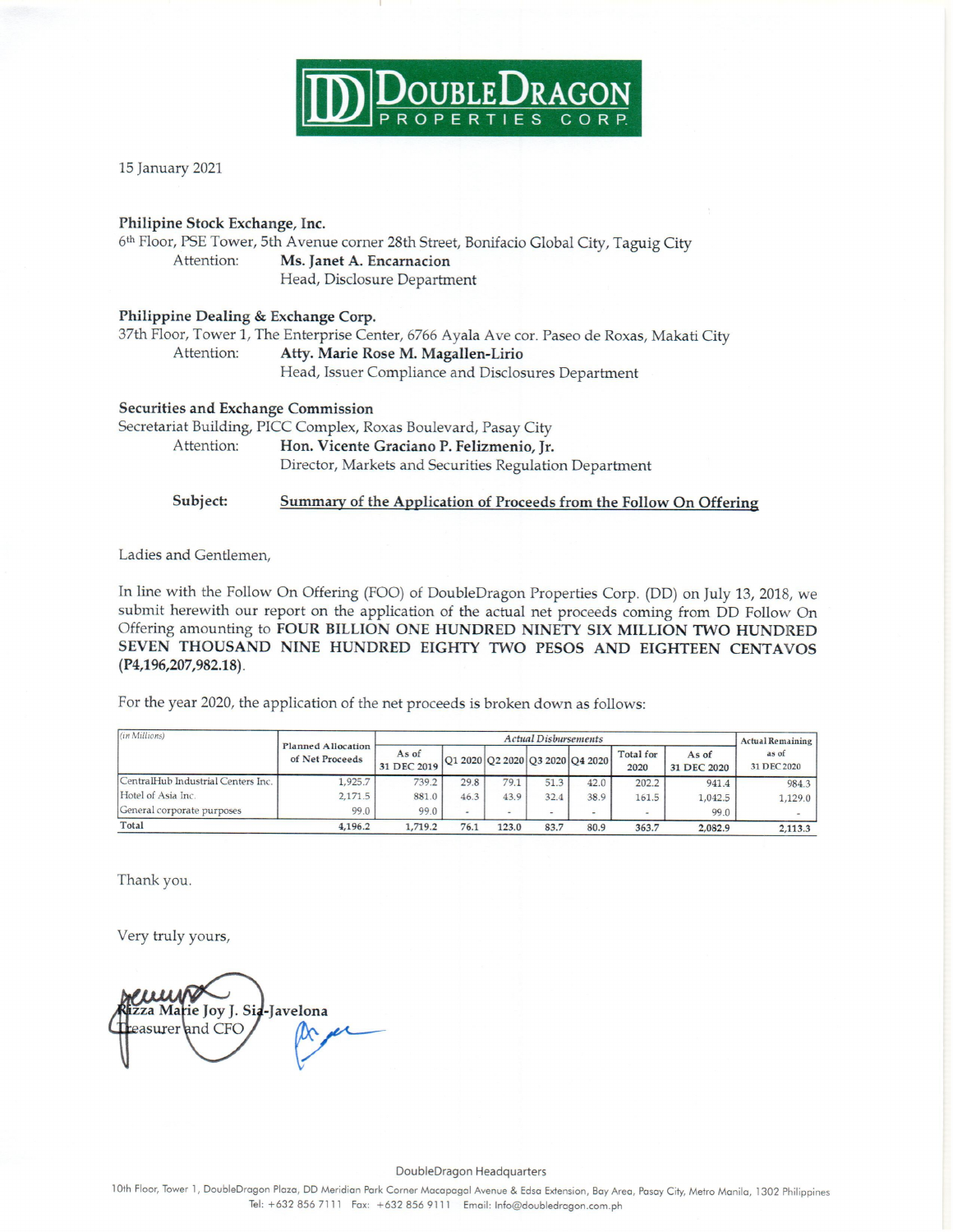# DOUBLEDRAGON PROPERTIES CORP.

**REPORT OF FACTUAL FINDINGS ON THE APPLICATION OF PROCEEDS FROM THE FOLLOW-ON OFFERING**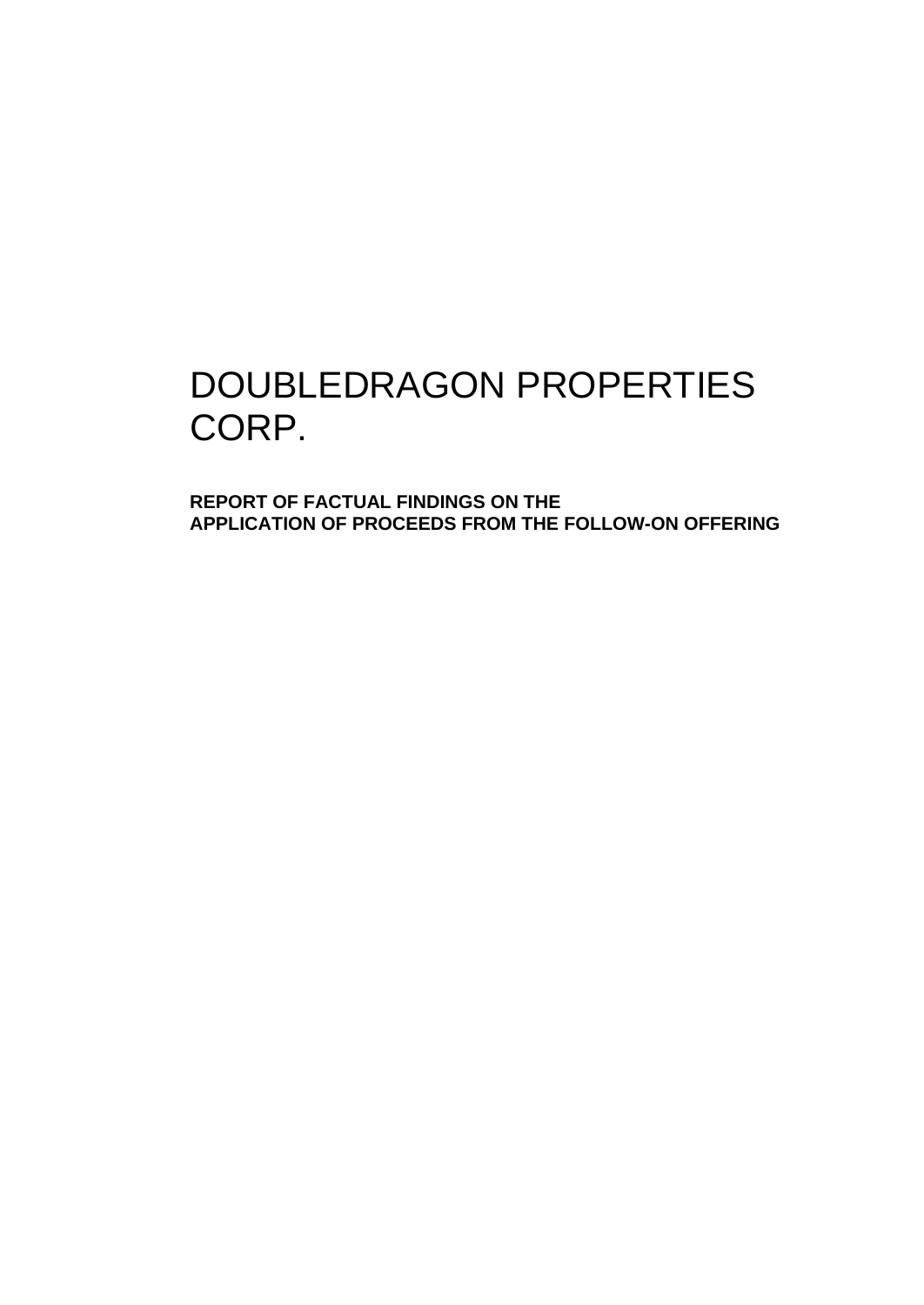

R.G. Manabat & Co. The KPMG Center, 9/F 6787 Ayala Avenue, Makati City Philippines 1226 Telephone +63 (2) 8885 7000 Fax +63 (2) 8894 1985 Internet www.home.kpmg/ph<br>Email bh-inquiry@kpmq.com ph-inquiry@kpmg.com

## **REPORT OF FACTUAL FINDINGS**

The Board of Directors and Stockholders **DoubleDragon Properties Corp.** DD Meridian Park Bay Area Corner Macapagal Avenue and EDSA Extension Boulevard Brgy 76 Zone 10, San Rafael, Pasay City, Metro Manila

We have performed the procedures agreed with you and enumerated below with respect to the Progress Report on the application of proceeds from the Follow-on Offering ("FOO") of DoubleDragon Properties Corp. (the "Company") on July 13, 2018. The procedures were performed solely to comply with the requirement of the Philippine Stock Exchange (PSE) for the Company to submit an external auditors' report of factual findings on the accuracy of the information being represented by the Company relating to the use of proceeds from the Offering whenever a report is submitted to the PSE. Our engagement was undertaken in accordance with Philippine Standard on Related Services (PSRS) 4400, *Engagements to Perform Agreed-upon Procedures Regarding Financial Information.*

The agreed-upon procedures are summarized as follows:

- 1. Obtain and check the mathematical accuracy of the Annual Progress Report from the Company.
- 2. Compare the list of all the disbursements in the Annual Progress Report with the schedule of planned use of proceeds from the FOO in the International Offering Circular ("Prospectus") and agree the amounts to the related supporting documents such as memorandum of agreements, invoices, deposit slips, passbook and letter of instructions.
- 3. Obtain written management representation as to any reallocation (or absences thereof) on the Company's planned use of proceeds or any change in the work program as disclosed in the Prospectus.

Firm Regulatory Registration & Accreditation:

PRC-BOA Registration No. 0003, valid until November 21, 2023

SEC Accreditation No. 0003-SEC, Group A, valid for five (5) years covering the audit of 2020 to 2024

financial statements (2019 financial statements are covered by SEC Accreditation No. 0004-FR-5)

IC Accreditation No. 0003-IC, Group A, valid for five (5) years covering the audit of 2020 to 2024

financial statements (2019 financial statements are covered by IC Circular Letter (CL) No. 2019-39, Transition clause) BSP Accreditation No. 0003-BSP, Group A, valid for five (5) years covering the audit of 2020 to 2024

financial statements (2019 financial statements are covered by BSP Monetary Board Resolution No. 2161, Transition clause)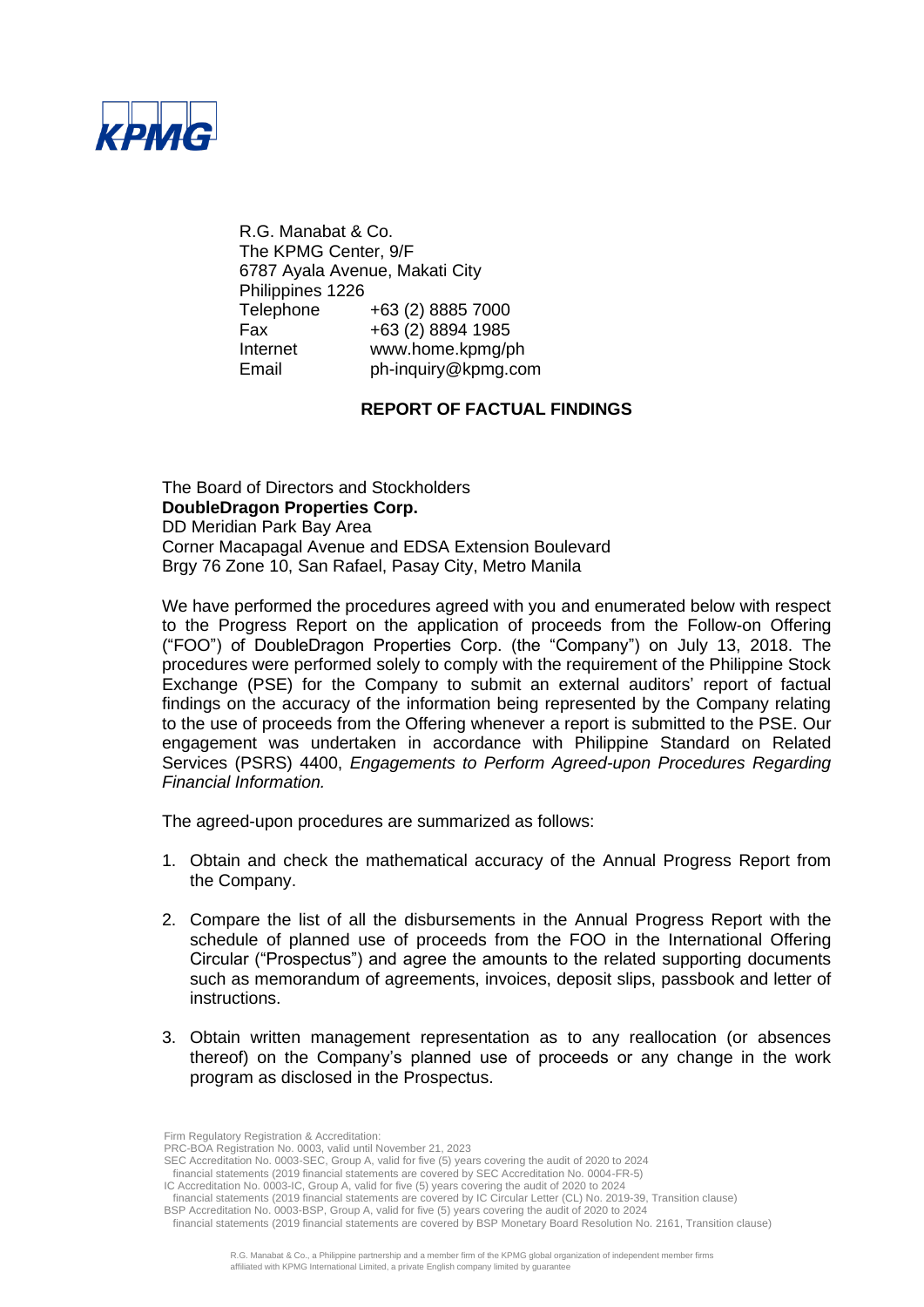

The results of the procedures performed are summarized in Annex A, which is an integral part of this report.

The procedures that we performed did not constitute either an audit or review made in accordance with Philippine Standards on Auditing (PSA) or Philippine Standard on Review Engagements (PSRE), thus, we do not express any assurance on the use of proceeds from the FOO based on the said standards.

Had we performed additional procedures or had we performed an audit or review of the financial statements in accordance with PSA and PSRE, other matters might have come to our attention that would have been reported to you.

We have no responsibility to update this report for events or circumstances occurring after the date of this report.

Our report is solely for the purpose set forth in the first paragraph of this report and for your information and is not to be used for any other purpose or to be distributed to any other parties who have not agreed to the procedures and taken responsibility for the sufficiency of the procedures for their purposes. This report relates only to the report on the Company's use of the proceeds from the FOO and items specified above and do not extend to any financial statements of the Company taken as a whole.

## **R.G. MANABAT & CO.**

**Darwin P. Virocel** Partner CPA License No. 0094495 SEC Accreditation No. 94495-SEC, Group A, effective for five (5) years covering the audit of 2019 to 2023 financial statements

January 15, 2021 Makati City, Metro Manila